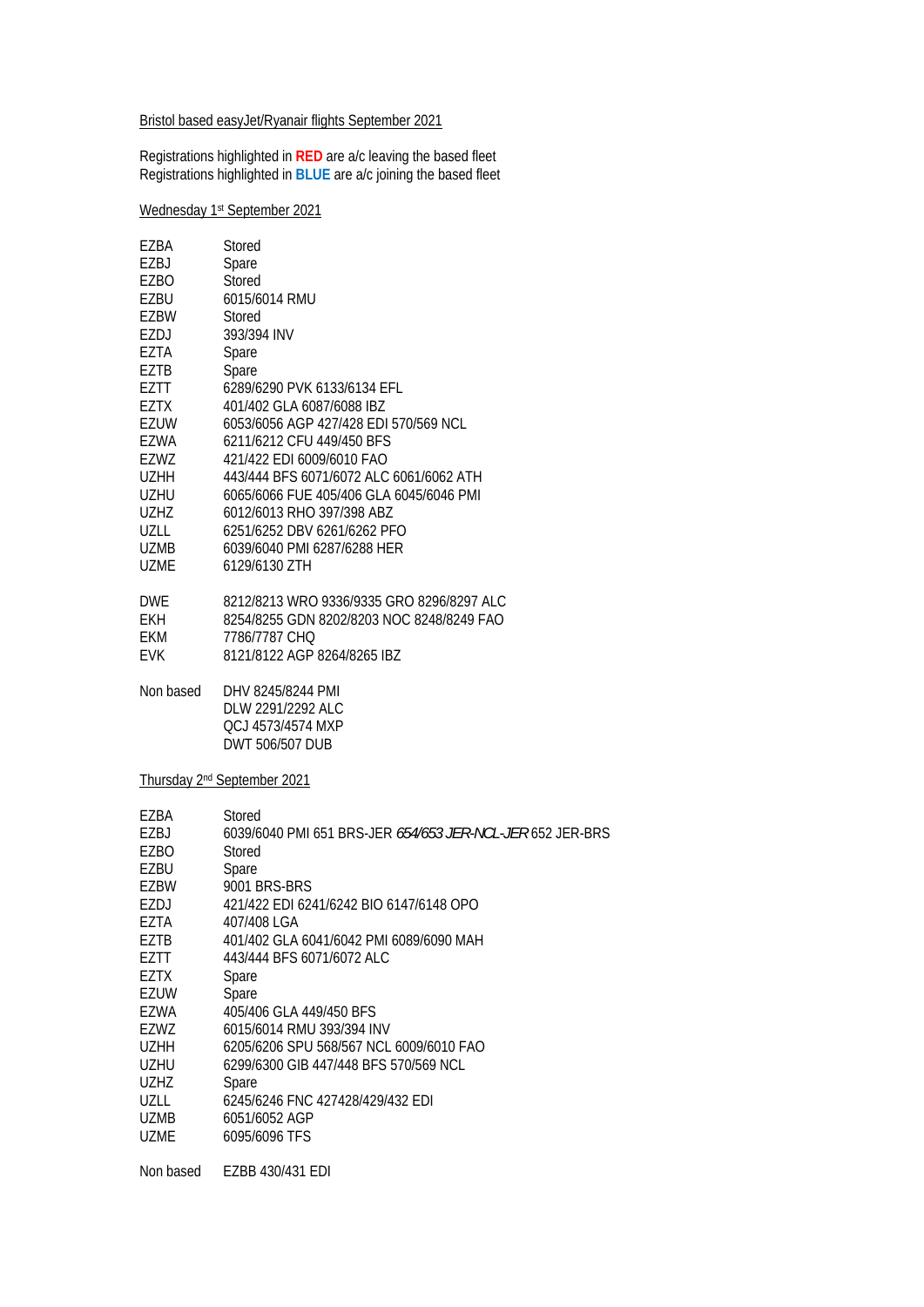| <b>DWF</b> | 8248/8249 FAO 8296/8297 ALC |
|------------|-----------------------------|
| FKH.       | 5341/5342 OTP 8121/8122 AGP |
| FKM.       | 4753/4754 TFS 7226/7227 KRK |
| <b>FVK</b> | 4755/4756 ACF 8244/8245 PMI |
|            |                             |
| Non based  | DLW 2291/2292 ALC           |

Friday 3rd September 2021

| <b>EZAW</b><br><b>EZBA</b><br>EZBJ<br>EZBO<br><b>EZBU</b><br><b>EZBW</b><br>EZDJ<br>EZTA<br><b>EZTB</b><br>EZTT<br><b>EZTX</b><br><b>EZUW</b><br><b>EZWA</b><br>EZWZ<br><b>UZHH</b><br><b>UZHU</b><br><b>UZHZ</b><br>UZLL<br><b>UZMB</b><br><b>UZME</b> | 9002 LTN-BRS<br>9001 BRS-LTN<br>Spare<br>Stored<br>421/422 EDI 457/458 IOM 6029/6030 BCN<br><b>Stored</b><br>6189/6190 PSA 6167/6168 AMS 409/410 GLA<br>Spare<br>443/444 BFS 6035/6036 MAD<br>6017/6018 MLA 407/408 GLA 6043/6044 PMI<br>425/426/429/432 EDI<br>403/406 GLA 447/448 BFS 570/569 NCL<br>6211/6212 CFU<br>6253/6254 LIS 568/567 NCL<br>Spare<br>6095/6096 TFS 449/450 BFS<br>6071/6072 ALC 393/394 INV 397/398 ABZ<br>6039/6040 PMI 6605/6606 JMK<br>6051/6052 AGP<br>6127/6128 KGS 6009/6010 FAO |
|---------------------------------------------------------------------------------------------------------------------------------------------------------------------------------------------------------------------------------------------------------|-----------------------------------------------------------------------------------------------------------------------------------------------------------------------------------------------------------------------------------------------------------------------------------------------------------------------------------------------------------------------------------------------------------------------------------------------------------------------------------------------------------------|
| Non based                                                                                                                                                                                                                                               | EZBB 430/431 EDI                                                                                                                                                                                                                                                                                                                                                                                                                                                                                                |
| <b>DWF</b><br><b>EKH</b><br><b>FKM</b><br><b>EVK</b><br>Non based                                                                                                                                                                                       | 4440/4441 VLC 6022/6023 BZR 8296/8297 ALC<br>2292/2291 ALC 6026/6027 EGC 8244/8245 PMI<br>8264/8265 IBZ 8248/8249 FAO<br>4757/4758 LPA 8234/8235 PMI<br><b>ENL 506/507 DUB</b>                                                                                                                                                                                                                                                                                                                                  |
|                                                                                                                                                                                                                                                         | <b>ENE 504/505 DUB</b><br>EFI 8122/8121 AGP<br>FBO 508/509 DUB<br>RKC 7227/7226 KRK<br>Saturday 4 <sup>th</sup> September 2021                                                                                                                                                                                                                                                                                                                                                                                  |
|                                                                                                                                                                                                                                                         |                                                                                                                                                                                                                                                                                                                                                                                                                                                                                                                 |

| Stored                                  |
|-----------------------------------------|
| 421/422 EDI 6269/6270 PUY 6147/6148 OPO |
| Stored                                  |
| 6007/6008 FAO                           |
| Stored                                  |
| Spare                                   |
| 6045/6046 PMI                           |
| 443/444 BFS 6177/6178 OLB 6231/6232 NAP |
| 6071/6072 ALC 6261/6262 PFO             |
| Spare                                   |
| 6015/6014 RMU 6041/6042 PMI             |
| 6053/6056 AGP 6087/6088 IBZ             |
| 405/404 GLA 6129/6130 ZTH               |
|                                         |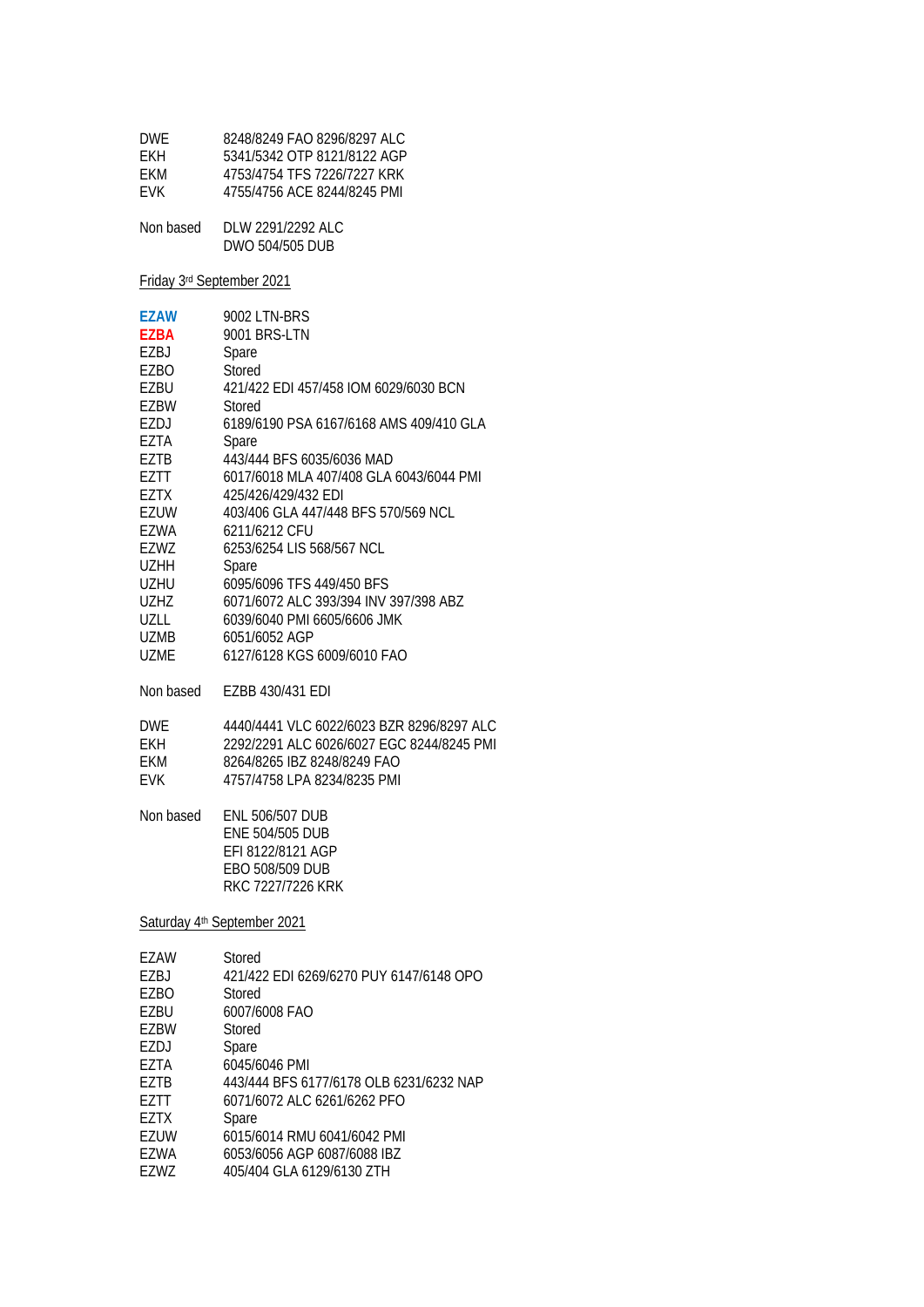| UZHH  | 651 BRS-JER 654/653 JER-NCL-JER 652 JER-BRS 6195/6196 LPA |
|-------|-----------------------------------------------------------|
| UZHU  | 6287/6288 HER 6089/6090 MAH                               |
| UZHZ. | 6111/6112 NCE 6133/6134 EFL                               |
| UZLL. | 6263/6264 LCA                                             |
| UZMB. | 6193/6194 ACE                                             |
| UZMF. | 6205/6206 SPU 6065/6066 FUE                               |
|       |                                                           |

**DPR** 508 DUB-BRS

| <b>DWF</b> | 8234/8235 PMI 8121/8122 AGP 509 BRS-DUB |
|------------|-----------------------------------------|
| FKH.       | 7786/7787 CHO 8296/8297 ALC             |
| FKM        | 4753/4754 TFS 4755/4756 ACE             |

EVK 4135/4136 WMI 3385/3386 LIG 8244/8245 PMI

Non based DHO 504/505 DUB RSM 8255/8254 GDN RKI 8207/8206 BUD DPI 8249/8248 FAO RKW 8682/8681 KUN QCB 8263/8262 BGY RSD 8217/8216 POZ QEE 5342/5341 OTP DPR/DWE 508/509 DUB

#### Sunday 5<sup>th</sup> September 2021

| EZAW        | Stored                                    |
|-------------|-------------------------------------------|
| EZBJ        | Spare                                     |
| EZBO        | Stored                                    |
| EZBU        | 6241/6242 BIO 427/428 EDI 570/569 NCL     |
| <b>EZBW</b> | Stored                                    |
| EZDJ        | 6015/6014 RMU                             |
| EZTA        | 6041/6042 PMI                             |
| <b>EZTB</b> | 6091/6092 IBZ 6167/6168 AMS               |
| EZTT        | 6253/6254 LIS 401/402 GLA                 |
| EZTX        | 6051/6052 AGP 6211/6212 CFU               |
| <b>EZUW</b> | 6071/6072 ALC 393/394 INV 6035/6036 MAD   |
| <b>EZWA</b> | Spare                                     |
| EZWZ        | 6039/6040 PMI 425/426 FDI 397/398 ABZ     |
| <b>UZHH</b> | 6205/6206 SPU 445/446/447/448 BFS         |
| <b>UZHU</b> | 6289/6290 PVK 566/565 NCL 6009/6010 FAO   |
| <b>UZHZ</b> | 6299/6300 GIB 6251/6252 DBV 449/450 BFS   |
| <b>UZLL</b> | 6095/6096 TFS 405/406/407/408 GLA         |
| <b>UZMB</b> | 6061/6062 ATH                             |
| <b>UZME</b> | 6012/6013 RHO 6029/6030 BCN               |
| Non based   | EZTD 430/431 EDI                          |
| <b>DLK</b>  | 8122 AGP-BRS 9336/9335 GRO                |
| <b>DPR</b>  | 8121 BRS-AGP                              |
| <b>EKH</b>  | 8212/8213 WRO 8296/8297 ALC               |
| EKM         | 8244/8245 PMI 2292/2291 ALC               |
| <b>EVK</b>  | 7226/7227 KRK 8202/8203 NOC 8248/8249 FAO |
| Non based   | <b>DLI 504/505 DUB</b>                    |
|             | ODV 4573/4574 MXP                         |
|             | <b>DHO 506/507 DUB</b>                    |
|             | <b>DCZ 508/509 DUB</b>                    |

Monday 6<sup>th</sup> September 2021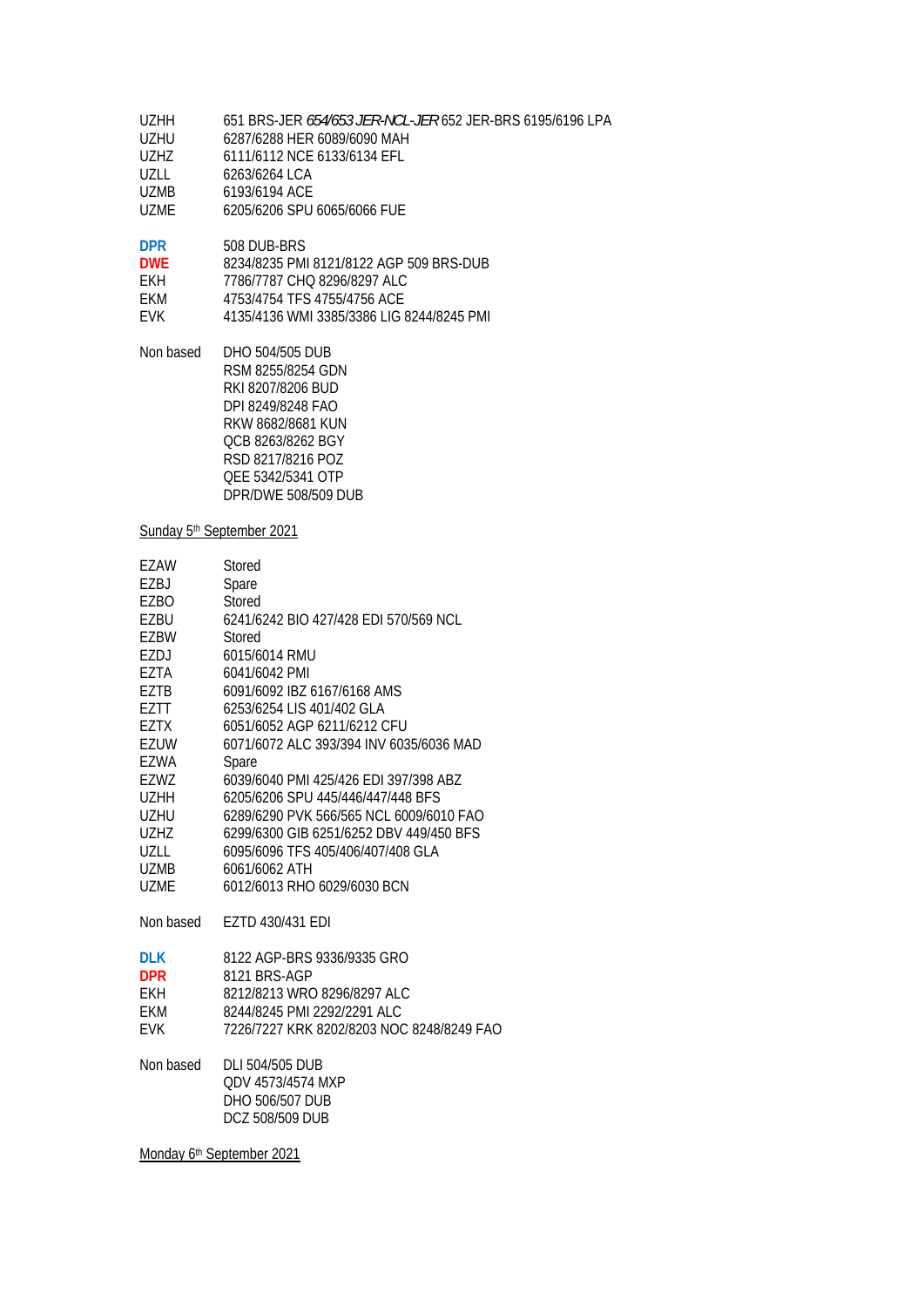| EZAW        | Stored                                                    |
|-------------|-----------------------------------------------------------|
| EZBJ        | 566/565 NCL                                               |
| EZBO        | Stored                                                    |
| EZBU        | 6205/6206 SPU                                             |
| EZBW        | Stored                                                    |
| EZDJ        | Spare                                                     |
|             | 6221/6222 CDG 403/404 GLA 6235/6236 ORY 570/569 NCL       |
| EZTA        |                                                           |
| EZTB        | 425/426 EDI 393/394 INV                                   |
| EZTT        | 6035/6036 MAD                                             |
| EZTX        | 6051/6052 AGP 6237/6238 BER 6157/6158 GVA                 |
| EZUW        | 421/422 EDI 6009/6010 FAO                                 |
| <b>EZWA</b> | 6161/6162 AMS 6041/6042 PMI 397/398 ABZ                   |
| EZWZ        | 401/402 GLA 6015/6014 RMU 457/458 IOM                     |
| UZHH        | 443/444 BFS 6071/6072 ALC 447/448 BFS                     |
| UZHU        | 6173/6174 CTA 6017/6018 MLA                               |
| <b>UZHZ</b> | 6127/6128 KGS 407/408 GLA 6087/6088 IBZ                   |
| UZLL        | 6261/6262 PFO 6211/6212 CFU                               |
|             |                                                           |
| UZMB        | 6601/6602 JTR                                             |
| <b>UZME</b> | 6245/6246 FNC 6195/6196 LPA                               |
| Non based   | LOR 6110/6109 NCE                                         |
|             | <b>UZHN 424/423 EDI</b>                                   |
|             | LKL 6142 TLS-BRS 6121/6122 BOD 6141 BRS-TLS               |
|             | EZTG 430/431 EDI                                          |
| <b>DLK</b>  | 4440/4441 VLC 6022/6023 BZR 8244/8245 PMI                 |
| <b>EKH</b>  | 7226/7227 KRK 6026/6027 EGC 8296/8297 ALC                 |
| EKM         | 2292/2291 ALC 8248/8249 FAO                               |
| <b>EVK</b>  | 4757/4758 LPA 8264/8265 IBZ                               |
|             |                                                           |
| Non based   | EVL 504/505 DUB                                           |
|             | EMB 8122/8121 AGP                                         |
|             | <b>DCG 506/507 DUB</b>                                    |
|             | Tuesday 7 <sup>th</sup> September 2021                    |
| EZAW        | Stored                                                    |
| F7BJ        | 6269/6270 PUY 6089/6090 MAH 570/569 NCL                   |
| EZBO        | <b>Stored</b>                                             |
|             |                                                           |
| EZBU        | Spare                                                     |
| EZBW        | Stored                                                    |
| EZDJ        | 6189/6190 PSA 427/428 EDI 6147/6148 OPO                   |
| EZTA        | 421/422 EDI 393/394 INV                                   |
| EZTB        | 401/402 GLA                                               |
| EZTT        | 6039/6040 PMI                                             |
| EZTX        | Spare                                                     |
| EZUW        | 6205/6206 SPU 651 BRS-JER 654/653 JER-NCL-JER 652 JER-BRS |
| EZWA        | 6161/6162 AMS                                             |
| EZWZ        | 443/444 BFS 6071/6072 ALC                                 |
| <b>UZHH</b> | 6051/6052 AGP 6007/6008 FAO                               |
| <b>UZHU</b> | 6299/6300 GIB 6253/6254 LIS                               |
| <b>UZHZ</b> | 6231/6232 NAP 447/448 BFS                                 |
|             |                                                           |
| <b>UZLL</b> | 6095/6096 TFS 405/406 GLA                                 |
| <b>UZMB</b> | 6193/6194 ACE                                             |
| <b>UZME</b> | 6263/6264 LCA 6009/6010 FAO                               |
| <b>DLK</b>  | 8206/8207 BUD                                             |
| EKH         | 4753/4754 TFS 4135/4136 WMI                               |
| EKM         | 5341/5342 OTP 3385/3386 LIG                               |
| <b>EVK</b>  | 4755/4756 ACE 8248/8249 FAO                               |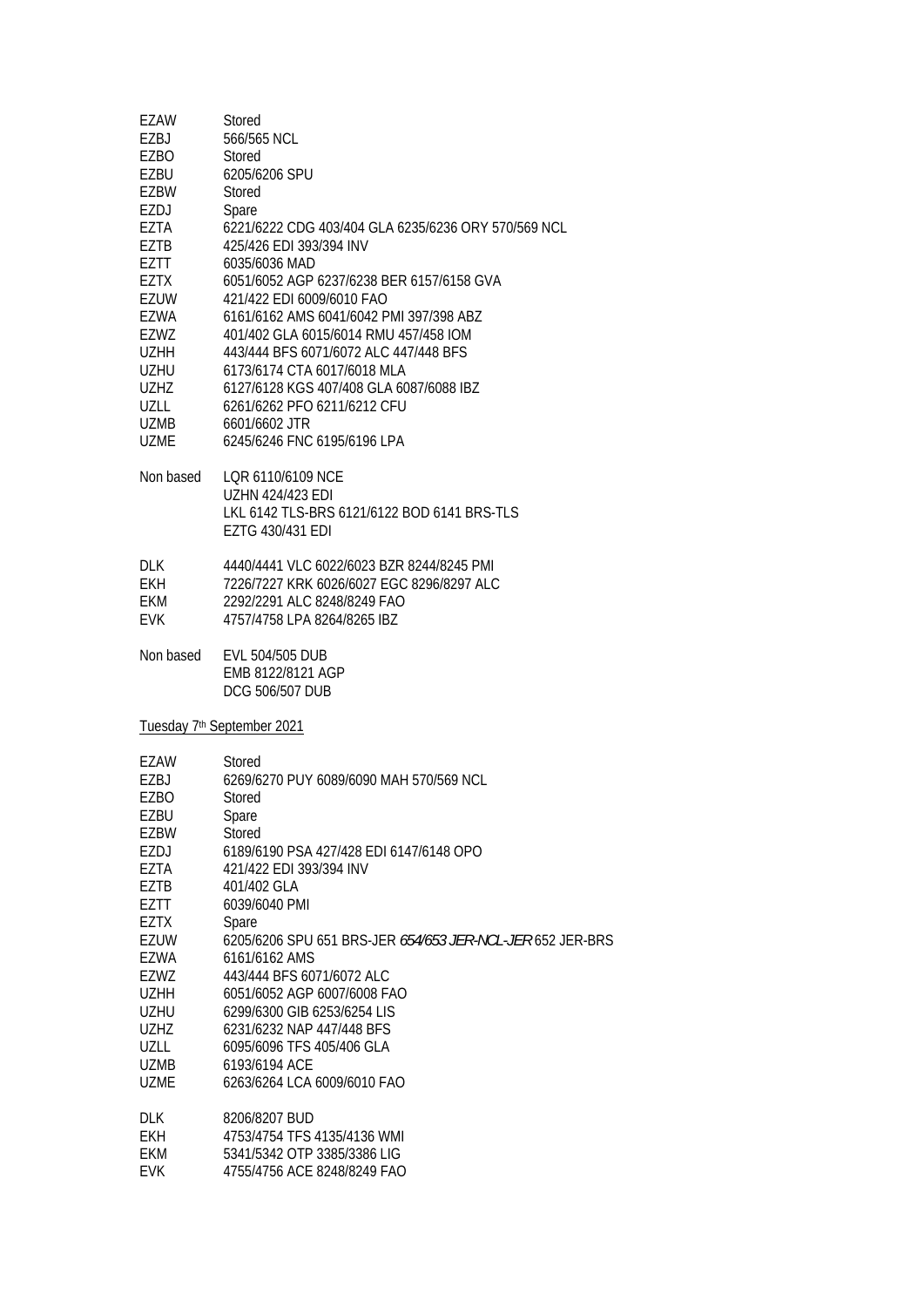| RKM 8217/8216 POZ      |
|------------------------|
| FFD 8122/8121 AGP      |
| DCK 8235/8234 PMI      |
| OBS 8263/8262 BGY      |
| EBF 8245/8244 PMI      |
| <b>FKI 506/507 DUB</b> |
| EBD 8297/8296 ALC      |
| RKW 8682/8681 KUN      |
|                        |

Wednesday 8<sup>th</sup> September 2021

| EZAW        | Stored                                  |
|-------------|-----------------------------------------|
| EZBJ        | 421/422 EDI                             |
| EZBO        | Stored                                  |
| <b>EZBU</b> | 443 BRS-BFS                             |
| <b>EZBW</b> | Stored                                  |
| <b>EZDF</b> | 444 BFS-BRS 6071/6072 ALC               |
| EZDJ        | Spare                                   |
| EZTA        | 6251/6252 DBV 393/394 INV 397/398 ABZ   |
| <b>EZTB</b> | Spare                                   |
| FZTT        | 6095/6096 TFS 427/428 EDI 570/569 NCL   |
| EZTX        | 6039/6040 PMI 6009/6010 FAO             |
| EZUW        | Spare                                   |
| EZWA        | 401/402 GLA 6087/6088 IBZ 6133/6134 EFL |
| EZWZ        | 6065/6066 FUE 405/406 GLA               |
| <b>UZHH</b> | 6289/6290 PVK 6061/6062 ATH             |
| UZHU        | 6015/6014 RMU 6261/6262 PFO             |
| <b>UZHZ</b> | 6012/6013 RHO 449/450 BFS               |
| UZLL        | 6051/6052 AGP                           |
| <b>UZMB</b> | 6129/6130 ZTH                           |
| UZME        | 6221/6222 CDG 6287/6288 HER             |
|             |                                         |

Non based IJH 6110/6109 NCE

| 8212/8213 WRO 9336/9335 GRO 8296/8297 ALC |
|-------------------------------------------|
| 8249 FAO-BRS                              |
| 8121/8122 AGP 8264/8265 IBZ               |
| 8254/8255 GDN 8202/8203 NOC 8248 BRS-FAO  |
| 7786/7787 CHO                             |
|                                           |

Non based DYP 8245/8244 PMI ENK 2291/2292 ALC QDM 4573/4574 MXP DHF 506/507 DUB

Thursday 9th September 2021

| EZAW              | Stored                                                  |
|-------------------|---------------------------------------------------------|
| EZBJ              |                                                         |
| EZBO              | Stored                                                  |
| F7 <sub>B</sub> W | Stored                                                  |
| F7DF              | 6015/6014 RMU 6237/6238 BER 407 BRS-GLA 408 GLA-LTN-BRS |
| EZDJ              | 6205/6206 SPU 568/567 NCL 6167/6168 AMS 449/450 BFS     |
| F7TA              | Spare                                                   |
| F7TB              | 427/428/429/432 FDI                                     |
| F7TT              | 651 BRS-JFR 654 JFR-NCL                                 |
| F7TX              | 6223/6224 CDG 6029 BRS-BCN 6030 BCN-LGW                 |
| EZUW              | 6041/6042 PMI 6009/6010 FAO                             |
| EZWA              | Spare                                                   |
|                   |                                                         |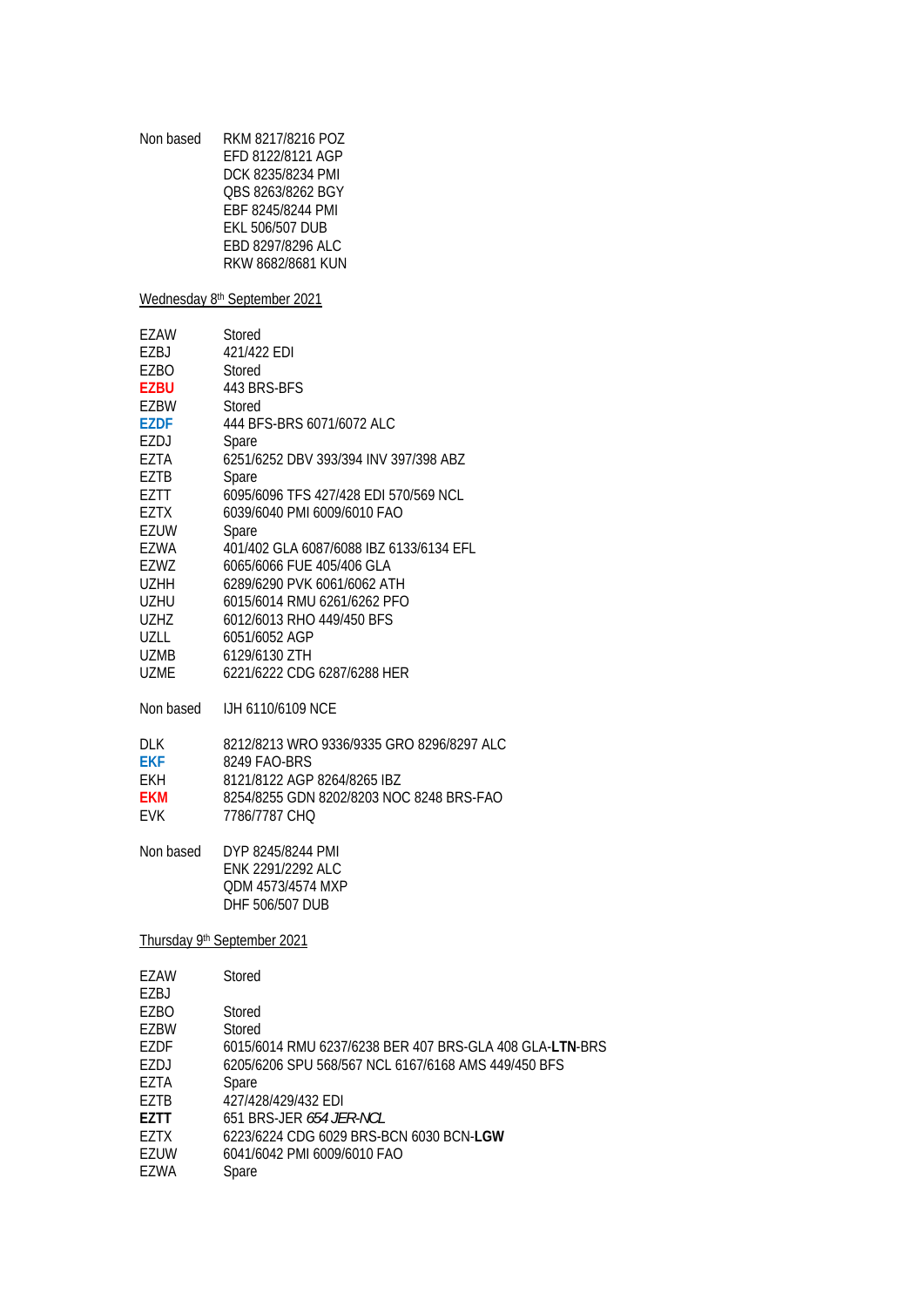| F7W7        | 401/402 GLA 6241/6242 BIO 6147/6148 OPO             |
|-------------|-----------------------------------------------------|
| <b>UZHH</b> | 6245/6246 FNC 405/406 GLA                           |
| <b>UZHU</b> | 443/444 BFS 6071/6072 ALC                           |
| UZHZ.       | 421/422 FDI 447/448 BFS 570/569 NCL                 |
| UZLL        | 6299/6300 GIB 393/394 INV 6035 BRS-MAD 6036 MAD-BHX |
| <b>UZMB</b> | 6095/6096 TFS                                       |
| UZMF        | 6051/6052 AGP                                       |
|             |                                                     |

EZBU *653 NCL-JER* 652 JER-BRS 9005 BRS-BFS

Non based EZBB 430/431 EDI

| DI K       | 5341/5342 OTP 8121/8122 AGP  |
|------------|------------------------------|
| FFN        | 8297 ALC-BRS                 |
| <b>FKF</b> | 8248/8249 FAO 8296 BRS-ALC   |
| FKH        | 4755/4756 ACF8244/8245 PMI   |
| <b>FVK</b> | 4753/4754 TFS 7226//7227 KRK |
|            |                              |

| Non based | DWR 2291/2292 ALC |
|-----------|-------------------|
|           | DHO 504/505 DUB   |

Friday 10<sup>th</sup> September 2021

| EZAW        | Stored                                          |
|-------------|-------------------------------------------------|
| EZBJ        | 421/422/425/426/429/432 EDI                     |
| EZBO        | Stored                                          |
| EZBW        | Stored                                          |
| EZDF        | 6267/6268 PRG 6235/6236 ORY 409/410 GLA         |
| EZDJ        | Spare                                           |
| EZTA        | 6051/6052 AGP 393/394 INV 6157/6158 GVA         |
| EZTB        | 6253/6254 LIS 568/567 NCL 6035/6036 MAD         |
| EZTT        | 9006 NCL-BRS                                    |
| <b>EZTX</b> | 9003 LGW-BRS 407/408 GLA 6043/6044 PMI          |
| EZUW        | 6017/6018 MLA 6211/6212 CFU                     |
| EZWA        | 6221/6222 CDG 457/458 IOM 6029/6030 BCN         |
| EZWZ        | 6127/6128 KGS                                   |
| <b>UZHH</b> | 6189/6190 PSA 6605/6606 JMK                     |
| <b>UZHU</b> | 443/444 BFS 403/406 GLA 447/448 BFS 570/569 NCL |
| <b>UZHZ</b> | 6039/6040 PMI 397/398 ABZ                       |
| UZLL        | 9002 BHX-BRS 6167/6168 AMS 449/450 BFS          |
| <b>UZMB</b> | 6071/6072 ALC 6009/6010 FAO                     |
| <b>UZME</b> | 6095/6096 TFS                                   |
| Non based   | LKJ 6110/6109 NCE                               |
|             | LKL 6142 TLS-BRS 6121 BRS-BOD                   |
|             | LQN 6122 BOD-BRS 6141 BRS-TLS                   |
|             | UZHJ 430/431 EDI                                |
| <b>DLK</b>  | 2292/2291 ALC 8248/8249 FAO                     |
| EFN         | 8264/8265 IBZ 6026/6027 EGC 8244/8245 PMI       |
| <b>EKH</b>  | 4440/4441 VLC 6022/6023 BZR 8296/8297 ALC       |
| <b>EVK</b>  | 4757/4758 LPA 8234/8235 PMI                     |
| Non based   | DCX 506/507 DUB                                 |
|             | DHN 504/505 DUB                                 |
|             | DWK 8122/8121 AGP                               |
|             | RSO 7227/7226 KRK                               |
|             | <b>EKR 508/509 DUB</b>                          |
|             |                                                 |

Saturday 11<sup>th</sup> September 2021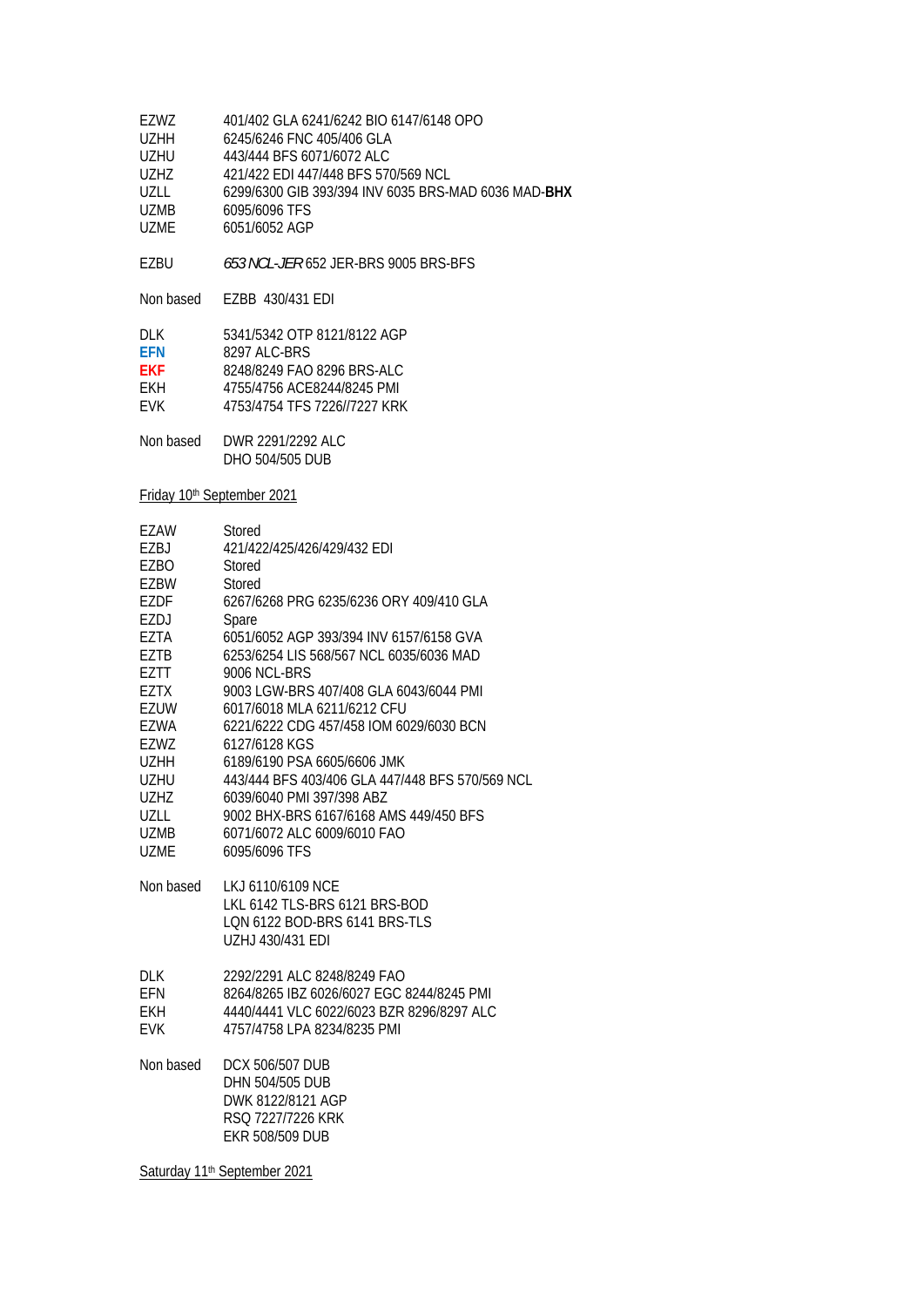| EZAW<br>EZBJ<br>EZBO<br>EZBW<br><b>EZDF</b><br>EZDJ<br>EZTA<br>EZTB<br>EZTT<br><b>EZTX</b><br><b>EZUW</b><br>EZWA<br>EZWZ<br><b>UZHH</b> | Stored<br>6161/6162 AMS 6111/6112 NCE 6147/6148 OPO<br>Stored<br>Stored<br>Spare<br>6015/6014 RMU<br>6041/6042 PMI<br>Spare<br>6007/6008 FAO 6045/6046 PMI<br>443/444 BFS 6177/6178 OLB 6089/6090 MAH<br>421/422 EDI 6269/6270 PUY 6231/6232 NAP<br>6205/6206 SPU 6065/6066 FUE<br>6053/6056 AGP 6087/6088 IBZ<br>6287/6288 HER 6133/6134 EFL |
|------------------------------------------------------------------------------------------------------------------------------------------|-----------------------------------------------------------------------------------------------------------------------------------------------------------------------------------------------------------------------------------------------------------------------------------------------------------------------------------------------|
| <b>UZHT</b>                                                                                                                              | 6052 AGP-BRS 6129/6130 ZTH                                                                                                                                                                                                                                                                                                                    |
| <b>UZHU</b>                                                                                                                              | 6051 BRS-AGP                                                                                                                                                                                                                                                                                                                                  |
| <b>UZHZ</b><br><b>UZLL</b>                                                                                                               | 651 BRS-JER 654/653 JER-NCL-JER 652 JER-BRS 6195/6196 LPA                                                                                                                                                                                                                                                                                     |
| <b>UZMB</b>                                                                                                                              | 6071/6072 ALC 6261/6262 PFO<br>6193/6194 ACE                                                                                                                                                                                                                                                                                                  |
| <b>UZME</b>                                                                                                                              | 6263/6264 LCA 6009/6010 FAO                                                                                                                                                                                                                                                                                                                   |
| Non based                                                                                                                                | EZPD 404/405 GLA                                                                                                                                                                                                                                                                                                                              |
| <b>DLK</b><br>EFN<br><b>EKH</b><br><b>EKP</b><br><b>EVK</b>                                                                              | 4135/4136 WMI 3385/3386 LIG 8244/8245 PMI<br>4753/4754 TFS 4755/4756 ACE<br>7786/7787 CHQ 8296/8297 ALC<br>8122 AGP-BRS<br>8234/8235 PMI 8121 BRS-AGP                                                                                                                                                                                         |
| Non based                                                                                                                                | DCZ 504/505 DUB<br>RKB 8255/8254 GDN<br>DHH 8249/8248 FAO<br>RKW 8682/8681 KUN<br>QDZ 8263/8262 BGY<br>RSD 8217/8216 POZ<br>RKG 8207/8206 BUD<br>QBM 5342/5341 OTP<br>DHF 508/509 DUB                                                                                                                                                         |
|                                                                                                                                          | Sunday 12 <sup>th</sup> September 2021                                                                                                                                                                                                                                                                                                        |
| EZAW<br><b>EZBB</b><br><b>EZBJ</b><br><b>EZBO</b><br>EZBW                                                                                | Stored<br>430 EDI-BRS<br>431 BRS-EDI<br>Stored<br>Stored                                                                                                                                                                                                                                                                                      |
| <b>EZDF</b>                                                                                                                              | 6251/6252 DBV 449/450 BFS                                                                                                                                                                                                                                                                                                                     |
| EZDJ                                                                                                                                     | 409/410 GLA 393/394 INV 6035/6036 MAD                                                                                                                                                                                                                                                                                                         |
| EZTA                                                                                                                                     | 6289/6290 PVK 447/448 BFS 6223/6224 CDG                                                                                                                                                                                                                                                                                                       |
| EZTB<br>EZTT                                                                                                                             | 6299/6300 GIB 445/446 BFS 6029/6030 BCN<br>6051/6052 AGP 6211/6212 CFU                                                                                                                                                                                                                                                                        |
| EZTX                                                                                                                                     | 6015/6014 RMU 6041/6042 PMI                                                                                                                                                                                                                                                                                                                   |
| <b>EZUW</b>                                                                                                                              | 6253/6254 LIS 427/428 EDI                                                                                                                                                                                                                                                                                                                     |
| <b>EZWA</b>                                                                                                                              | Spare                                                                                                                                                                                                                                                                                                                                         |
| EZWZ                                                                                                                                     | Spare                                                                                                                                                                                                                                                                                                                                         |
| <b>UZHH</b>                                                                                                                              | 6241/6242 BIO 6161/6162 AMS 405/406 GLA 570/569 NCL                                                                                                                                                                                                                                                                                           |
| <b>UZHT</b><br><b>UZHZ</b>                                                                                                               | 6071/6072 ALC 407/408 GLA<br>6205/6206 SPU 397/398 ABZ 6157/6158 GVA                                                                                                                                                                                                                                                                          |
| <b>UZLL</b>                                                                                                                              | 6095/6096 TFS 566/565 NCL 6009/6010 FAO                                                                                                                                                                                                                                                                                                       |
|                                                                                                                                          |                                                                                                                                                                                                                                                                                                                                               |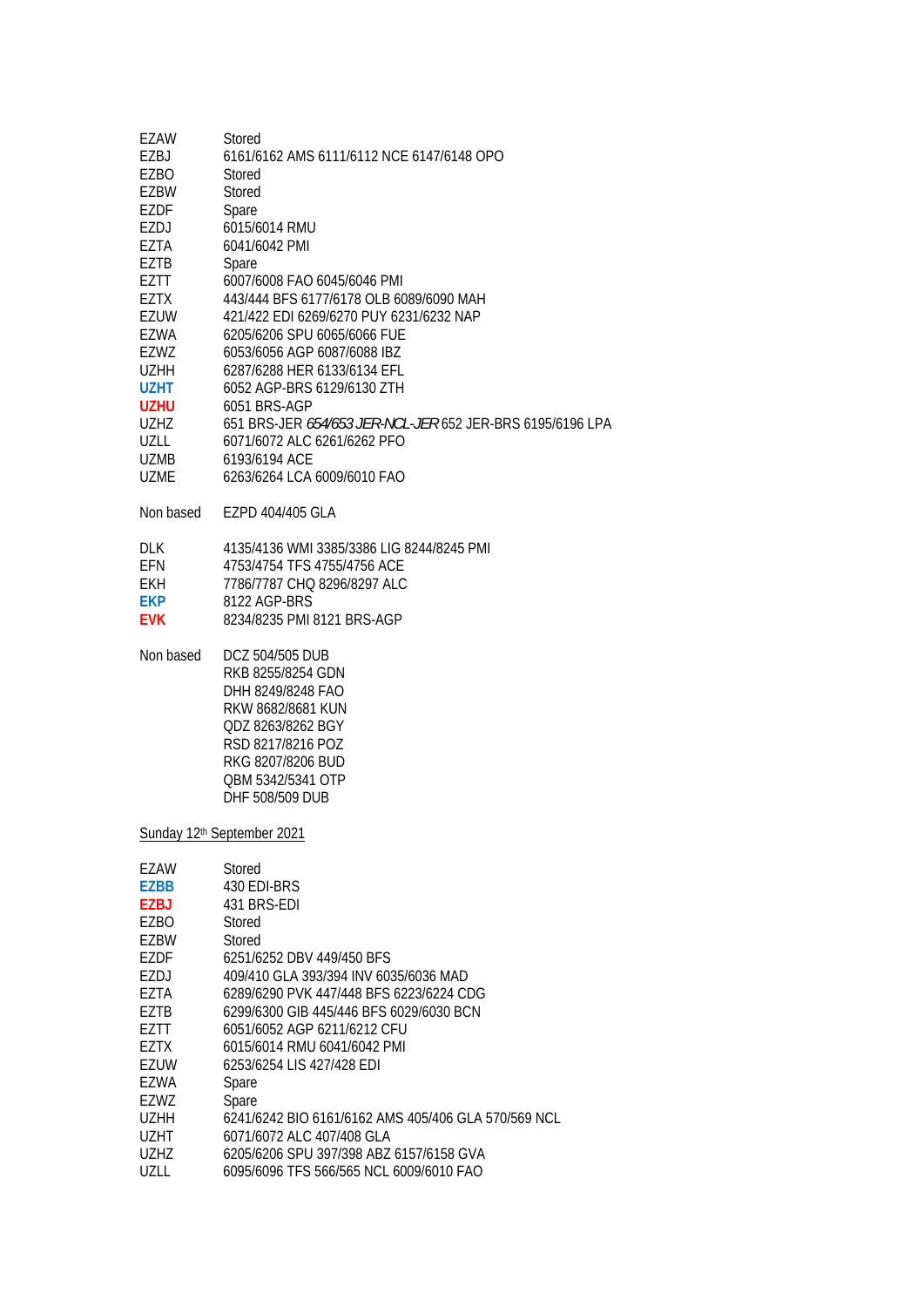| <b>UZMB</b><br><b>UZME</b>       | 6039/6040 PMI 425/426 EDI 6267/6268 PRG<br>6012/6013 RHO 6061/6062 ATH                                                                 |
|----------------------------------|----------------------------------------------------------------------------------------------------------------------------------------|
| Non based                        | LKJ 6110/6109 NCE<br>EZBB/EZBJ 430/431 EDI                                                                                             |
| DI K<br>EFN<br><b>EKH</b><br>EKP | 8212/8213 WRO 8296/8297 ALC<br>8244/8245 PMI 2292/2291 ALC<br>8121/8122 AGP 9336/9335 GRO<br>7226/7227 KRK 8202/8203 NOC 8248/8249 FAO |
| DHZ                              | 7054 DUB-AGP diverted in at 21:06, departed to AGP as 705 at 22:36                                                                     |
| Non based                        | EGA 504/505 DUB<br>OBU 4573/4574 MXP<br>DHN 506/507 DUB<br><b>DLJ 508/509 DUB</b>                                                      |

**Away 13th-17th September, nothing logged.** 

Saturday 18th September 2021

| EZAW        | Stored                                                    |
|-------------|-----------------------------------------------------------|
| EZBB        | 6015/6014 RMU                                             |
| EZBW        | Stored                                                    |
| EZDF        | 6147/6148 OPO                                             |
| EZFR        | Stored                                                    |
| EZFU        | 6161/6162 AMS 6111/6112 NCE                               |
| EZOX        | 6051/6052 AGP 6129/6130 ZTH                               |
| EZTA        | 6177/6178 OLB                                             |
| EZTB        | 443 BRS-BFS 444 BFS-LPL-BRS 6089/6090 MAH                 |
| EZTN        | 6041/6042 PMI                                             |
| EZUW        | 651 BRS-JER 654/653 JER-NCL-JER 652 JER-BRS 6195/6196 LPA |
| EZWA        | 6205/6206 SPU 6065/6066 FUE                               |
| EZWZ        | 6287/6288 HER 6133/6134 EFL                               |
| <b>UZHH</b> | 6053/6056 AGP 6087/6088 IBZ                               |
| UZHT        | 421/422 EDI 6269/6270 PUY 6231/6232 NAP                   |
| <b>UZHZ</b> | 6071/6072 ALC 6007/6008 FAO 6045/6046 PMI                 |
| UZLL        | 6261/6262 PFO                                             |
| UZMB        | 6263/6264 LCA 6009/6010 FAO                               |
| <b>UZME</b> | 6193/6194 ACF                                             |
| Non based   | EZPB 404 GLA-LTN-BRS 405 BRS-GLA                          |
| DLK         | 4135/4136 WMI 3385/3386 LIG 8244/8245 PMI                 |
| <b>EFK</b>  | 7786/7787 CHQ 8296/8297 ALC                               |
| EFN         | 4753/4754 TFS 4755/4756 ACE                               |
| <b>EKP</b>  | 8234/8235 PMI 8121/8122 AGP                               |
| Non based   | EBX 504/505 DUB                                           |
|             | RSS 8255/8254 GDN                                         |
|             | GSJ 8249/8248 FAO                                         |
|             | RKS 8682/8681 KUN                                         |
|             | QDG 8263/8262 BGY                                         |
|             | RSD 8217/8216 POZ                                         |
|             | RSE 8207/8206 BUD                                         |
|             | EVC 5342/5341 OTP                                         |
|             | DHO 508/509 DUB                                           |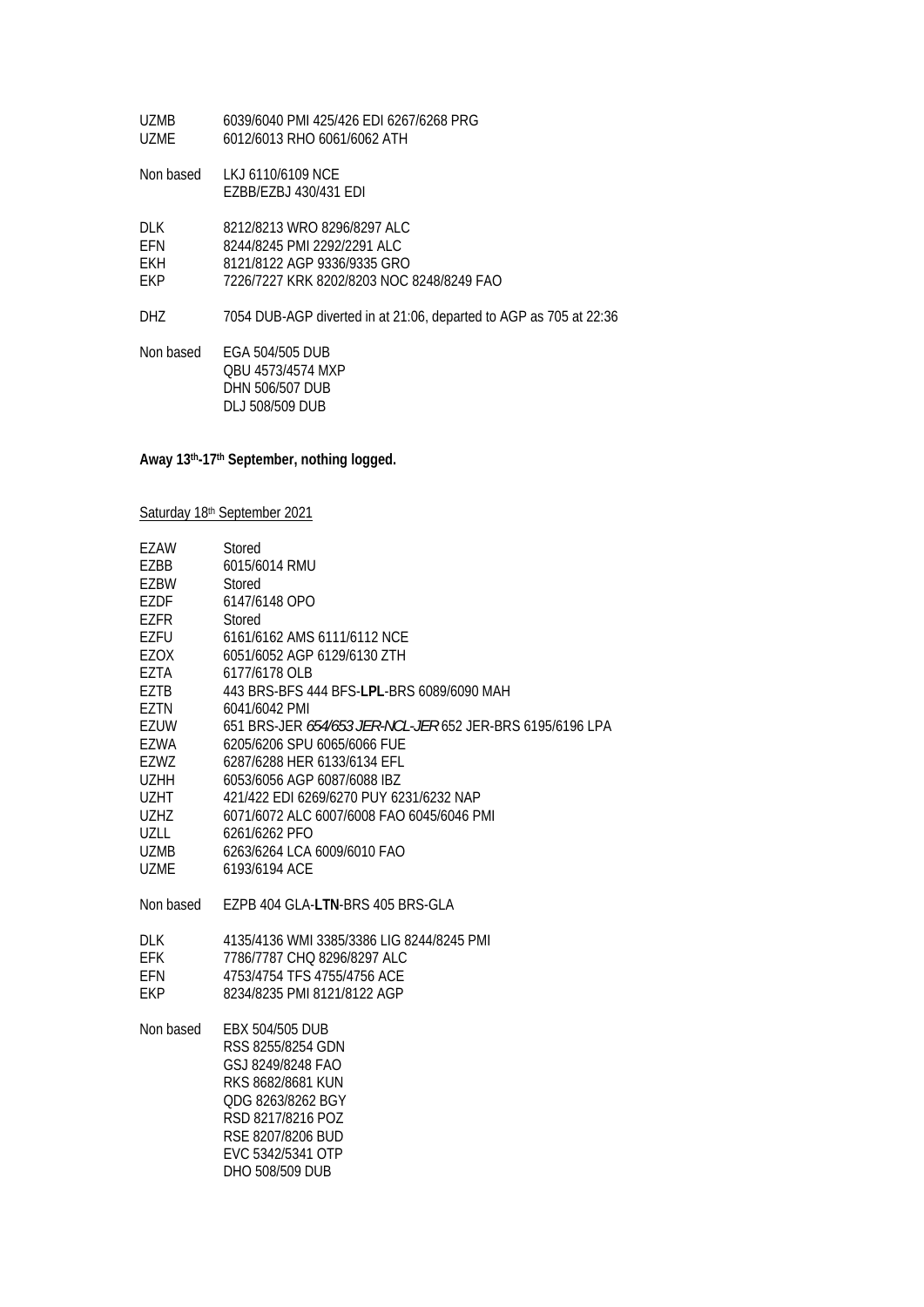## Sunday 19th September 2021

| <b>EZAW</b><br><b>EZBB</b><br>F7BW<br>EZDF<br><b>EZDM</b><br>F7FR<br>EZFU | Stored<br>409/410 GLA 393/394 INV 6035 BRS-MAD<br>Stored<br>Spare<br>6036 MAD-BRS<br>Stored<br>6251/6252 DBV 449/450 BFS |
|---------------------------------------------------------------------------|--------------------------------------------------------------------------------------------------------------------------|
| EZOX                                                                      | 6071/6072 ALC 407/408 GLA                                                                                                |
| <b>F7TA</b>                                                               | 6205 BRS-SPU                                                                                                             |
| EZTB                                                                      | Spare                                                                                                                    |
| F7TD                                                                      | 6206 SPU-BRS 397/398 AB7 6157/6158 GVA                                                                                   |
| EZTN                                                                      | 6095/6096 TFS 566/565 NCL 6009/6010 FAO                                                                                  |
| EZUW                                                                      | 6241/6242 BIO 6161/6162 AMS 405/406 GLA 570/569 NCL                                                                      |
| EZWA                                                                      | 6015/6014 RMU 6041/6042 PMI                                                                                              |
| EZWZ                                                                      | 6051/6052 AGP 6211/6212 CFU                                                                                              |
| <b>UZHH</b>                                                               | 6299/6300 GIB 445/446 BFS 6029/6030 BCN                                                                                  |
| <b>UZHT</b>                                                               | 427/428 EDI 6223/6224 CDG                                                                                                |
| <b>UZHZ</b>                                                               | 6253/6254 LIS 427/428 EDI                                                                                                |
| UZLL                                                                      | 6289/6290 PVK                                                                                                            |
| UZMB                                                                      | 6012/6013 RHO 6061/6062 ATH                                                                                              |
| UZMF                                                                      | 6039/6040 PML425/426 FDL6267/6268 PRG                                                                                    |
| Non based                                                                 | ICJ 6110/6109 NCF                                                                                                        |
|                                                                           | EZDH 430/431 EDI                                                                                                         |
| <b>DLK</b>                                                                | 8212/8213 WRO 8296/8297 ALC                                                                                              |
| <b>EFK</b>                                                                | 8244/8245 PMI 2292/2291 ALC                                                                                              |
| EFN                                                                       | 7226/7227 KRK 8202/8203 NOC 8248/8249 FAO                                                                                |

EKP 8121/8122 AGP 9336/9335 GRO

Non based EVM 504/505 DUB QBU 4573/4574 MXP DCZ 506/507 DUB DWO 508/509 DUB

Monday 20<sup>th</sup> September 2021

| EZAW        | Stored                                              |
|-------------|-----------------------------------------------------|
| <b>EZBW</b> | Stored                                              |
| <b>EZDF</b> | 566/565 NCL 6035/6036 MAD                           |
| EZDM        | Spare                                               |
| EZFR        | Stored                                              |
| EZFU        | 6205/6206 SPU                                       |
| EZOX        | 6221/6222 CDG 403/404 GLA 6235/6236 ORY 570/569 NCL |
| EZTB        | 6173/6174 CTA 6017/6018 MLA                         |
| EZTD        | Spare                                               |
| F7TN        | 6261/6262 PFO 6211/6212 CFU                         |
| EZUW        | 421/422 EDI 6195/6196 LPA                           |
| F7WA        | 6051/6052 AGP 6237/6238 BER 6157/6158 GVA           |
| <b>FZWZ</b> | 443/444 BFS 6071/6072 ALC 447/448 BFS               |
| <b>UZHH</b> | 445/446 BFS 393/394 INV 6009/6010 FAO               |
| UZHT        | 6161/6162 AMS 6041/6042 PMI 397/398 ABZ             |
| UZHZ        | 401/402 GLA 6015/6014 RMU 457/458 IOM               |
| UZLL        | 6127/6128 KGS 407/408 GLA 6087/6088 IBZ             |
| UZMB        | 6245/6246 FNC                                       |
| UZME        | 6601/6602 JTR                                       |
|             |                                                     |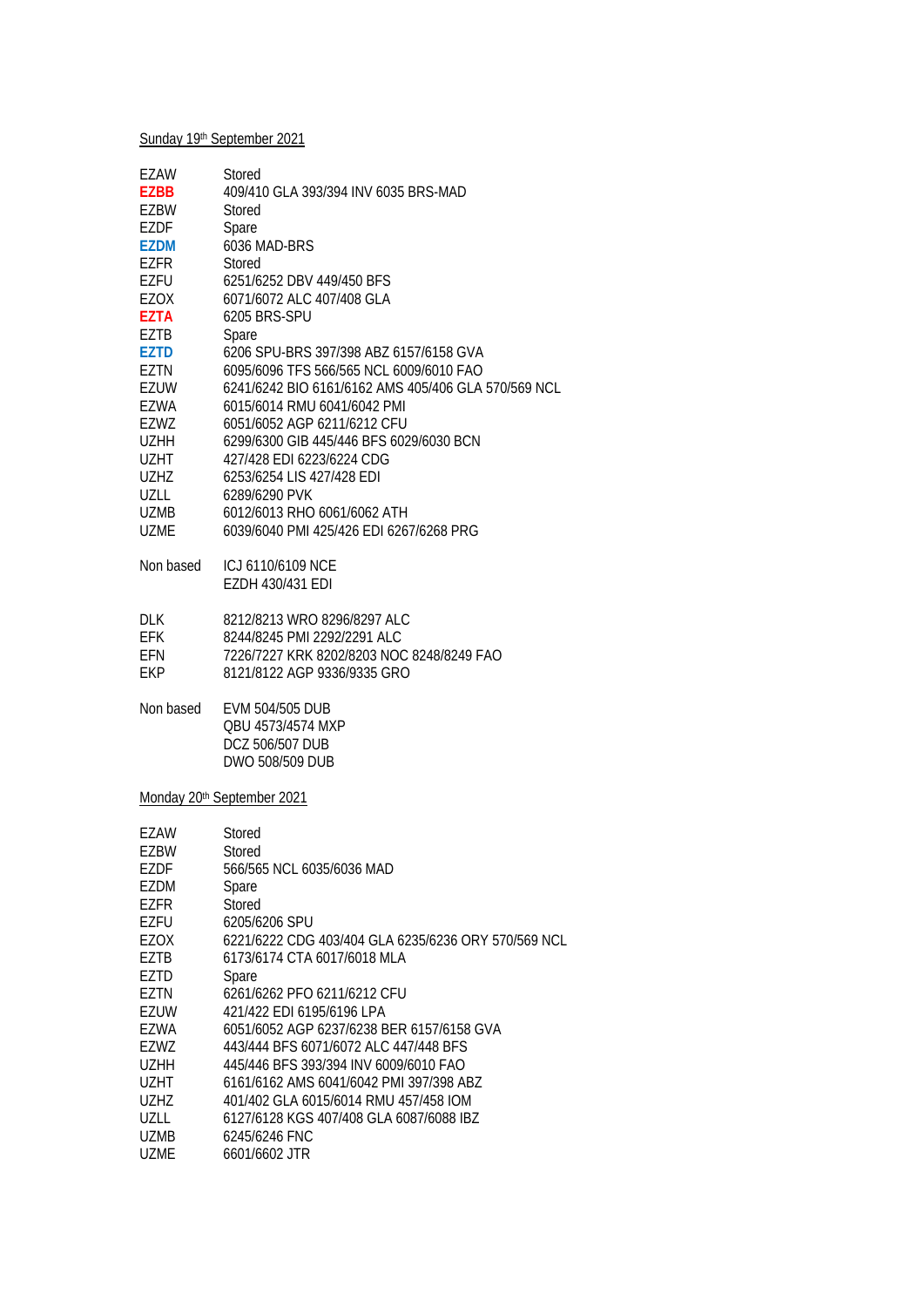| Non based                                                                                                                                                                                                                                                                   | ICJ 6110/6109 NCE<br><b>UZHY 424/423 EDI</b><br>LQD 6142 TLS-BRS 6121/6122 BOD 6141 BRS-TLS<br>EZTG 430/431 EDI                                                                                                                                                                                                                                                                                                                                                                                                                                                                                                           |
|-----------------------------------------------------------------------------------------------------------------------------------------------------------------------------------------------------------------------------------------------------------------------------|---------------------------------------------------------------------------------------------------------------------------------------------------------------------------------------------------------------------------------------------------------------------------------------------------------------------------------------------------------------------------------------------------------------------------------------------------------------------------------------------------------------------------------------------------------------------------------------------------------------------------|
| <b>DLK</b><br><b>EFK</b><br>EFN<br>EKP                                                                                                                                                                                                                                      | 7226/7227 KRK 6026/6027 EGC 8296/8297 ALC<br>2292/2291 ALC 8248/8249 FAO<br>4757/4758 LPA 8264/8265 IBZ<br>4440/4441 VLC 6022/6023 BZR 8244/8245 PMI                                                                                                                                                                                                                                                                                                                                                                                                                                                                      |
| Non based                                                                                                                                                                                                                                                                   | DWK 504/505 DUB<br>DWR 8122/8121 AGP<br>DWW 506/507 DUB                                                                                                                                                                                                                                                                                                                                                                                                                                                                                                                                                                   |
|                                                                                                                                                                                                                                                                             | Tuesday 21 <sup>st</sup> September 2021                                                                                                                                                                                                                                                                                                                                                                                                                                                                                                                                                                                   |
| EZAW<br>EZBW<br>EZDF<br><b>EZDM</b><br><b>EZFR</b><br>EZFU<br>EZOX<br>EZTB<br><b>EZTD</b><br>EZTN<br><b>EZUW</b><br>EZWA<br>EZWZ<br><b>UZHH</b><br><b>UZHT</b><br><b>UZHZ</b><br><b>UZLL</b><br><b>UZMB</b><br><b>UZME</b><br><b>DHN</b><br><b>DLK</b><br>EFK<br>EFN<br>EKP | Stored<br>Stored<br>6161/6162 AMS<br>6189/6190 PSA 427/428 EDI 6147/6148 OPO<br>Stored<br>Spare<br>6039/6040 PMI<br>Spare<br>6299/6300 GIB 6253/6254 LIS<br>6095/6096 TFS 405/406 GLA<br>6231/6232 NAP 447/448 BFS<br>443/444 BFS 6071/6072 ALC<br>421/422 EDI 393/394 INV<br>401/402 GLA<br>6051/6052 AGP 6007/6008 FAO<br>6269/6270 PUY 6089/6090 MAH 570/569 NCL<br>6205/6206 SPU 651 BRS-JER 654/653 JER-NCL-JER 652 JER-BRS<br>6263/6264 LCA<br>6193/6194 ACE 6009/6010 FAO<br>506 DUB-BRS 3385/3386 LIG<br>507 BRS-DUB<br>4753/4754 TFS 4135/4136 WMI<br>5341/5342 OTP 8206/8207 BUD<br>4755/4756 ACE 8248/8249 FAO |
| Non based                                                                                                                                                                                                                                                                   | RSZ 8217/8216 POZ<br>DYV 8122/8121 AGP<br>DLC 8235/8234 PMI<br>QDD 8263/8262 BGY<br>EBD 8245/8244 PMI<br><b>DHN/DLK 506/507 DUB</b><br>EXE 8297/8296 ALC<br>RKW 8682/8681 KUN                                                                                                                                                                                                                                                                                                                                                                                                                                             |
|                                                                                                                                                                                                                                                                             | Wednesday 22 <sup>nd</sup> September 2021                                                                                                                                                                                                                                                                                                                                                                                                                                                                                                                                                                                 |
| EZAW<br>EZBW<br>EZDF<br>EZDM<br><b>EZFR</b><br>EZFU<br>EZOX                                                                                                                                                                                                                 | Stored<br>Stored<br>443/444 BFS 6071/6072 ALC<br>Spare<br>Stored<br>6015/6014 RMU<br>6061/6062 ATH                                                                                                                                                                                                                                                                                                                                                                                                                                                                                                                        |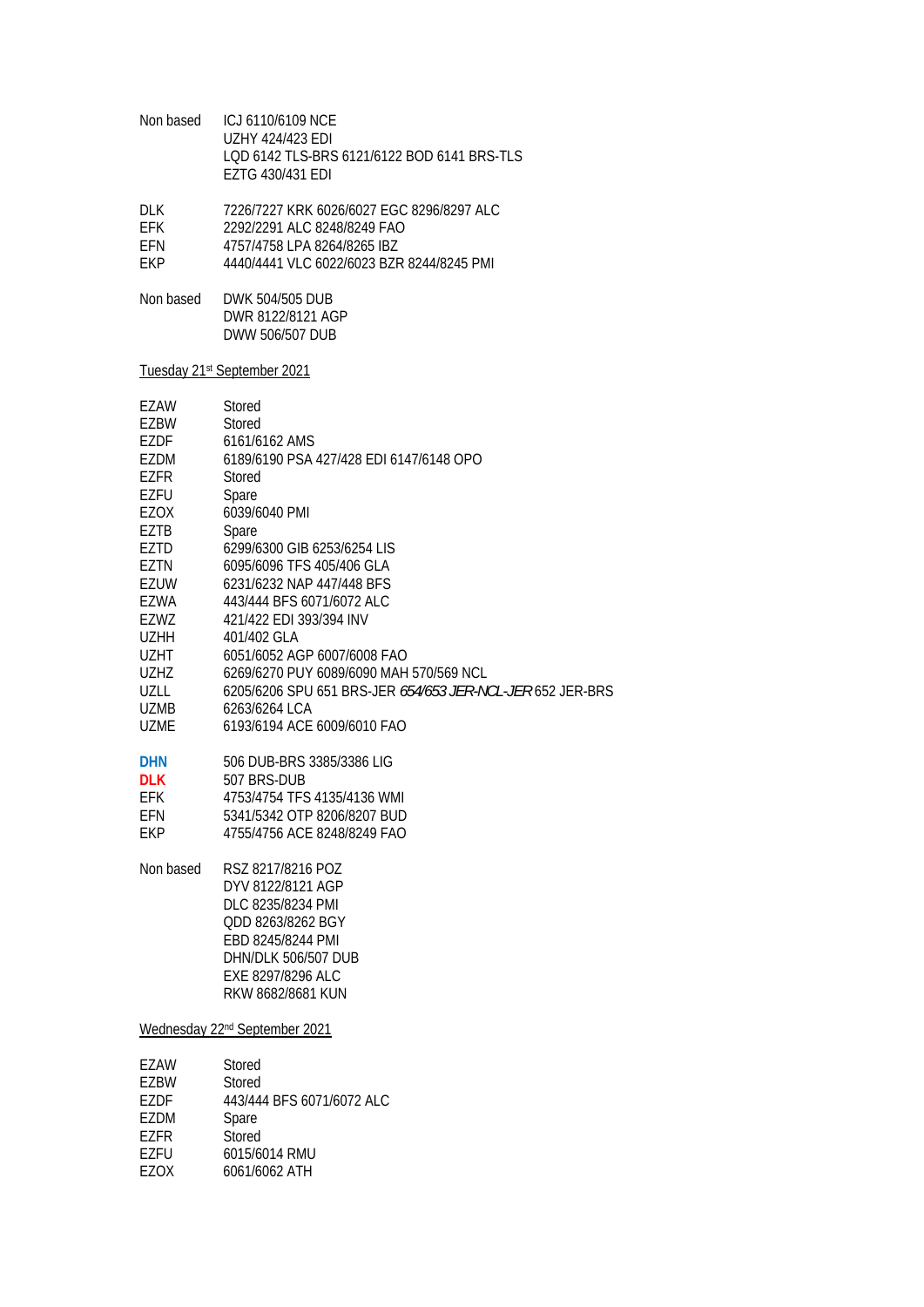| EZTB        | 6065/6066 FUE 393/394 INV 449/450 BFS                     |
|-------------|-----------------------------------------------------------|
| EZTD        | 6289/6290 PVK 4175/4176 GVA                               |
| EZTN        | 6051/6052 AGP 6261/6262 PFO                               |
| <b>EZUW</b> | 401/402 GLA 6087/6088 IBZ 6133/6134 EFL                   |
| EZWA        | 6095/6096 TFS 427/428 EDI 570/569 NCL                     |
|             |                                                           |
| EZWZ        | Spare                                                     |
| UZHH        | 421/422 EDI 405/406 GLA                                   |
| UZHT        | 6251/6252 DBV 397/398 ABZ                                 |
| <b>UZHX</b> | 9001 LGW-BRS                                              |
| <b>UZHZ</b> | 6039/6040 PMI 6009/6010 FAO                               |
| UZLL        | 6221/6222 CDG 6287/6288 HER                               |
| <b>UZMB</b> | 6129/6130 ZTH                                             |
| <b>UZME</b> | 6012/6013 RHO                                             |
|             |                                                           |
| Non based   | IZS 6110/6109 NCE                                         |
|             |                                                           |
| DHN         | 8121/8122 AGP 8264/8265 IBZ                               |
| EFK         | 8212/8213 WRO 9336/9335 GRO 8296/8297 ALC                 |
| EFN         | 8254/8255 GDN 8202/8203 NOC 8248/8249 FAO                 |
| EKP         | 7786/7787 CHQ                                             |
|             |                                                           |
| <b>DHZ</b>  | 3253 AGP-EXT Divert, departed as 23 BRS-EXT (09:39/11:44) |
| Non based   | EFD 8245/8244 PMI                                         |
|             |                                                           |
|             | DWT 2291/2292 ALC                                         |
|             | QDE 4573/4574 MXP                                         |
|             | DWP 506/507 DUB                                           |
|             | Thursday 23rd September 2021                              |
|             |                                                           |
|             |                                                           |
| EZAW        | Stored                                                    |
| EZBW        | Stored                                                    |
| <b>EZDF</b> | 6237/6238 BER 431 BRS-EDI                                 |
| EZDH        | 430 EDI-BRS                                               |
| EZDM        | 6223/6224 CDG                                             |
|             |                                                           |
| EZFR        | Stored                                                    |
| EZFU        | 6205/6206 SPU 6029/6030 BCN                               |
| <b>EZOX</b> | 443/444 BFS 6071/6072 ALC                                 |
| EZTB        | Spare                                                     |
| EZTD        | 401/402 GLA 427/428/429/432 EDI                           |
| EZTN        | 6241/6242 BIO 6147/6148 OPO                               |
| EZUW        | 568/567 NCL 6167/6168 AMS 449/450 BFS                     |
| <b>EZWA</b> | 6015/6014 RMU                                             |
| EZWZ        | 651 BRS-JER <i>654/653 JER-NCL-JER</i> 652 JER-BRS        |
|             |                                                           |
| <b>UZHH</b> | 421/422 EDI 405/406/407/408 GLA                           |
| UZHT        | 6041/6042 PMI 6009/6010 FAO                               |
| <b>UZHX</b> | 9001 BRS-LGW                                              |
| UZHZ        | 6299/6300 GIB 393/394 INV 6035/6036 MAD                   |
| UZLL        | 6245/6246 FNC 447/448 BFS 570/569 NCL                     |
| UZMB        | 6051/6052 AGP                                             |
| <b>UZME</b> | 6095/6096 TFS                                             |
| Non based   | EZDH/EZDF 430/431 EDI                                     |
|             |                                                           |
| <b>DHN</b>  | 8248/8249 FAO 8296/8297 ALC                               |
| <b>EBM</b>  | 8245 PMI-BRS                                              |
| <b>EFK</b>  | 4753 BRS-TFS                                              |
| EFN         | 5341/5342 OTP 8121/8122 AGP                               |
| <b>EKP</b>  | 4755/4756 ACE 8244 BRS-PMI                                |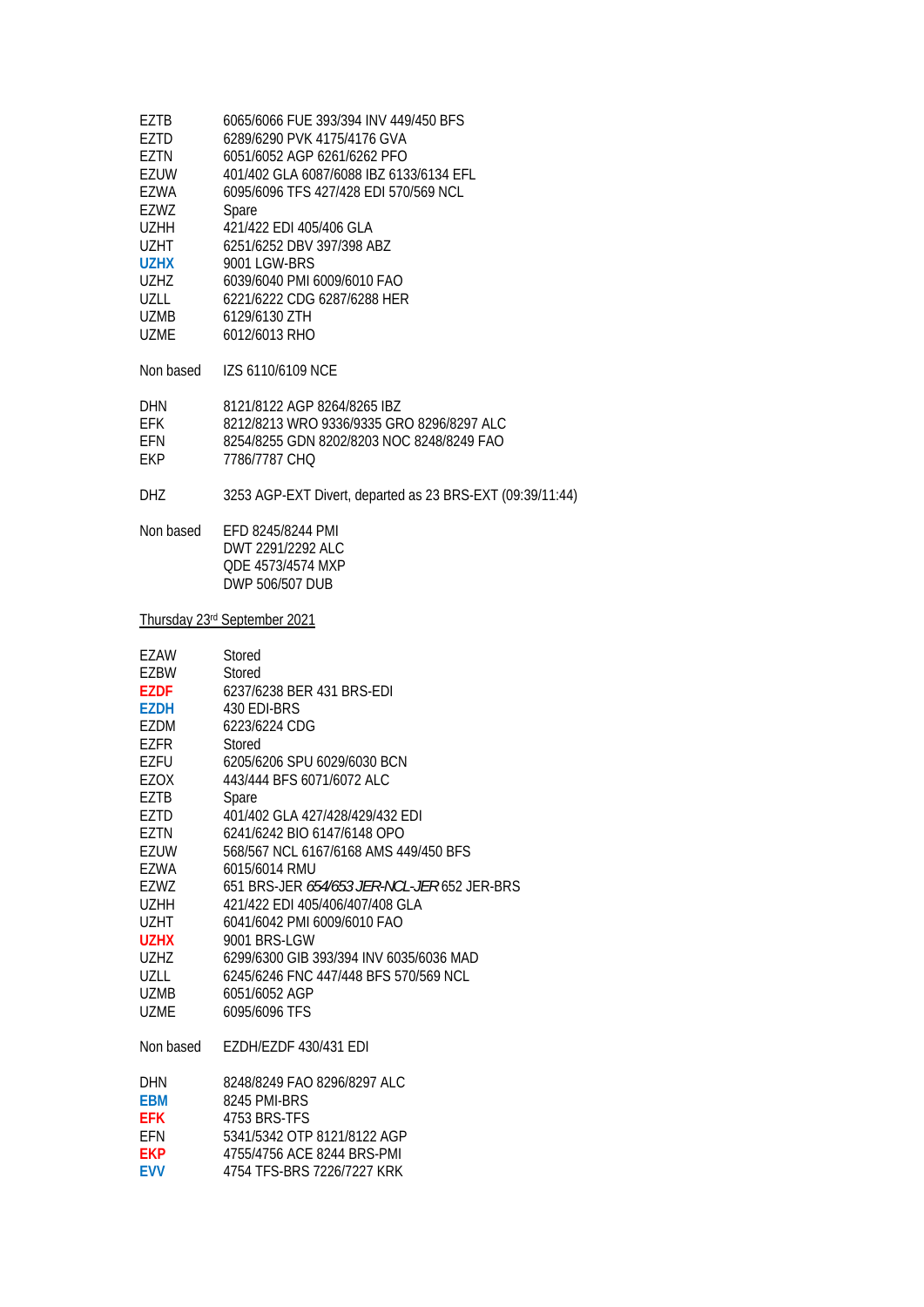| Non based | GSG 2291/2292 ALC |
|-----------|-------------------|
|           | EKN 504/505 DUB   |

Friday 24th September 2021

| EZAW         | Stored                                                   |
|--------------|----------------------------------------------------------|
| <b>EZBW</b>  | 9002 BRS-LGW                                             |
| EZDH         | 421/422/425/426/429/432 EDI                              |
| <b>EZDM</b>  | 6267/6268 PRG 6235/6236 ORY 409/410 GLA                  |
| EZFR         | Stored                                                   |
| EZFU         | Spare                                                    |
| EZGO         | 9001 LGW-BRS                                             |
| EZOX         | 443/444 BFS 403/406 GLA 447/448 BFS 570/569 NCL          |
| EZTB         | 6221/6222 CDG 457/458 IOM 6029/6030 BCN                  |
| EZTD         | Spare                                                    |
| EZTN         | 6253/6254 LIS 568/567 NCL 407/408 GLA 6043/6044 PMI      |
| EZUW         | 6051/6052 AGP 393/394 INV 6157/6158 GVA                  |
| EZWA         | 6127/6128 KGS 6167/6168 AMS 449/450 BFS                  |
| EZWZ         | 6189/6190 PSA 6605/6606 JMK                              |
| <b>UZHH</b>  | Spare                                                    |
| <b>UZHT</b>  | 6039/6040 PMI 6211/6212 CFU                              |
| <b>UZHZ</b>  | 6017/6018 MLA 397/398 ABZ                                |
| UZLL         | 6035/6036 MAD                                            |
| <b>UZMB</b>  | 6095/6096 TFS                                            |
| <b>UZME</b>  | 6071/6072 ALC 6009/6010 FAO                              |
|              |                                                          |
| Non based    | LKJ 6110/6109 NCE                                        |
|              | LKD 6142 TLS-BRS 6121/6122 BOD 6141 BRS-TLS              |
|              | EZBU 430/431 EDI                                         |
| DHN          | 4440/4441 VLC 6026/6027 EGC 8244 BRS-PMI 8245 PMI-STN    |
| EBM          | 8264/8265 IBZ 6022/6023 BZR 8296/8297 ALC                |
| EFN          | 2292/2291 ALC 8248 BRS-FAO 8249 FAO-STN                  |
| <b>EVV</b>   | 4757/4758 LPA 8234/8235 PMI                              |
|              |                                                          |
| Non based    | EVI 504/505 DUB                                          |
|              | <b>EBK 506/507 DUB</b>                                   |
|              | ENH 8122/8121 AGP                                        |
|              | RSA 7227/7226 KRK                                        |
|              | DHF 508/509 DUB                                          |
|              |                                                          |
|              | Saturday 25th September 2021                             |
|              |                                                          |
| EZAW         | Stored                                                   |
| EZDH         | Spare                                                    |
| EZDM         | 6161/6162 AMS 6111/6112 NCE 6147/6148 OPO                |
| EZFR<br>EZFU | Stored<br>6015/6014 RMU                                  |
| <b>EZGO</b>  | Stored                                                   |
| <b>EZOX</b>  | 6041 BRS-PMI                                             |
| EZTB         | 6287/6288 HER 6133/6134 EFL                              |
| EZTD         | 6205/6206 SPU 6065/6066 FUE                              |
| EZTN         | 6071/6072 ALC 6261/6262 PFO                              |
| EZUW         | 651 BRS-JER 654/653 JER-NCL-JER 652 JER-BRS 6195 BRS-LPA |
| EZWA         | 443/444 BFS 6177/6178 OLB 6089/6090 MAH                  |
| <b>EZWB</b>  | 6196 LPA-BRS                                             |
| EZWZ         | Spare                                                    |
| <b>UZHH</b>  | 6051/6052 AGP 6129/6130 ZTH                              |
| <b>UZHT</b>  | 6007/6008 FAO 6045/6046 PMI                              |
|              |                                                          |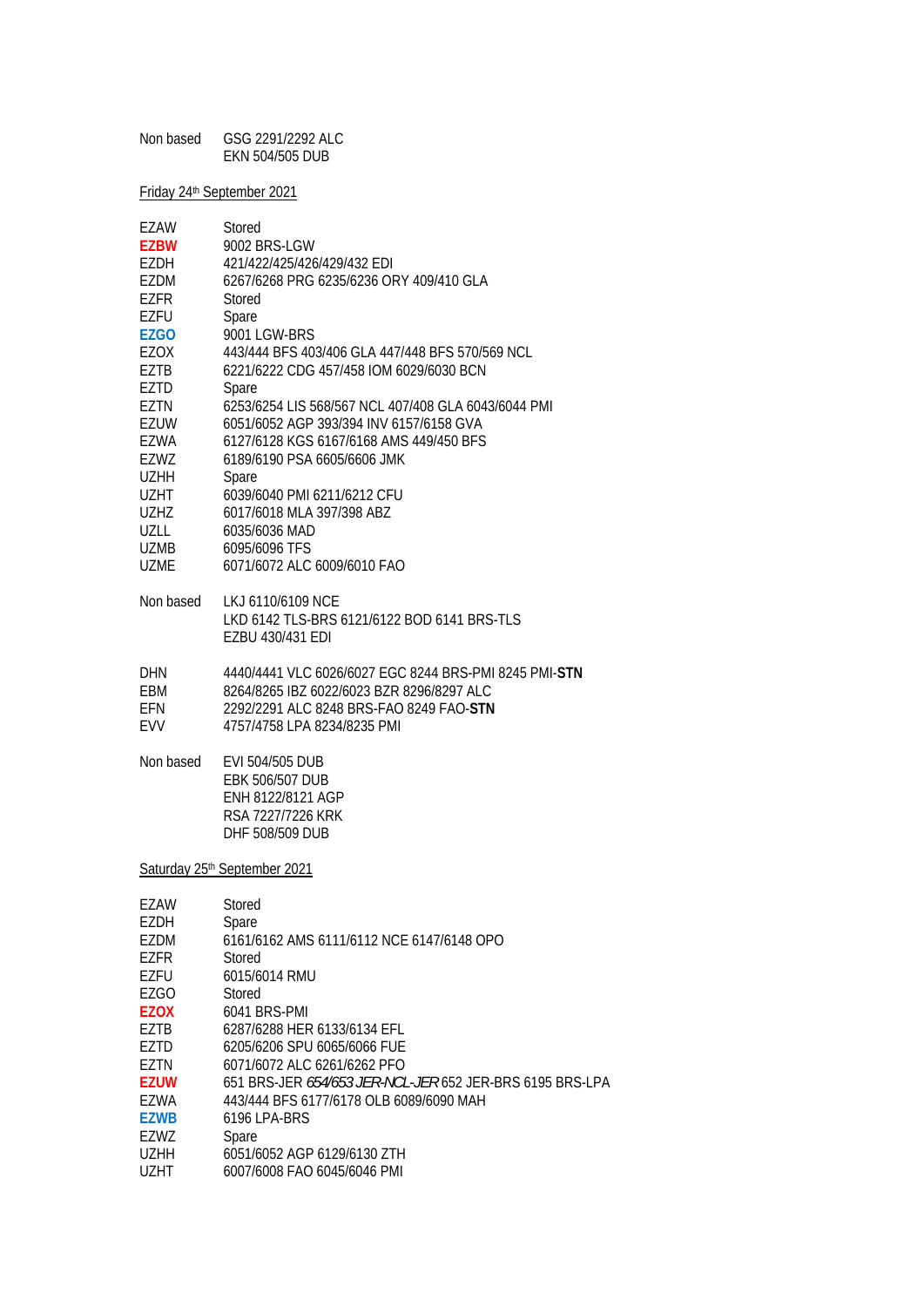| 6053/6056 AGP 6087/6088 IBZ             |
|-----------------------------------------|
| 6042 PMI-BRS                            |
| 421/422 EDI 6269/6270 PUY 6231/6232 NAP |
| 6263/6264 LCA 6009/6010 FAO             |
| 6193/6194 ACF                           |
|                                         |

Non based EZTL 404/405 GLA

| <b>DHN</b> | 45 STN-BRS 7786/7787 CHO 8296/8297 ALC    |
|------------|-------------------------------------------|
| FRM        | 4135/4136 WMI 3385/3386 LIG 8244/8245 PMI |
| <b>FFN</b> | 82 STN-BRS 8234/8235 PMI 8121/8122 AGP    |
| <b>FWV</b> | 4753/4754 TFS 4755/4756 ACE               |

Non based DYC 504/505 DUB RSW 8255/8254 GDN DWG 8249/8248 FAO RKW 8682/8681 KUN QCO 8263/8262 BGY RSI 8217/8216 POZ RSY 8207/8206 BUD QEK 5342/5341 OTP EFK 508/509 DUB

#### Sunday 26<sup>th</sup> September 2021

| <b>EZAW</b> | Stored                                    |
|-------------|-------------------------------------------|
| EZDH        | 405/406 GLA 570/569 NCL                   |
| EZDM        | Spare                                     |
| EZFR        | Stored                                    |
| EZFU        | 409/410 GLA 393/394 INV 6035/6036 MAD     |
| EZGO        | Stored                                    |
| <b>EZTB</b> | Spare                                     |
| EZTD        | 6015/6014 RMU                             |
| EZTN        | 6051/6052 AGP 6211/6212 CFU               |
| EZWA        | 6041/6042 PMI                             |
| EZWB        | 6205/6206 SPU 445/446 BFS 6029/6030 BCN   |
| EZWZ        | 6253/6254 LIS 427/428 EDI                 |
| <b>UZHH</b> | 6095/6096 TFS 566/565 NCL 6009/6010 FAO   |
| <b>UZHT</b> | 6299/6300 GIB 6251/6252 DBV 449/450 BFS   |
| <b>UZHZ</b> | 6071/6072 ALC 397/398 INV 6157/6158 GVA   |
| <b>UZLC</b> | 6289/6290 PVK 447/448 BFS 6223/6224 CDG   |
| UZLL        | 6241/6242 BIO 6161/6162 AMS 407/408 GLA   |
| <b>UZMB</b> | 6012/6013 RHO 6061/6062 ATH               |
| <b>UZME</b> | 6039/6040 PMI 425/426 EDI 6267/6268 PRG   |
| Non based   | <b>IVC 6110/6109 NCE</b>                  |
|             | EZBU 430/431 EDI                          |
| <b>DHN</b>  | 7226/7227 KRK 8202/8203 NOC 8248/8249 FAO |
| <b>DYN</b>  | 504 DUB-BRS 8121/8122 AGP 9336/9335 GRO   |
| EBM         | 505 BRS-DUB                               |
| <b>EFN</b>  | 8212/8213 WRO 8296/8297 ALC               |
| <b>EVV</b>  | 8244/8245 PMI 2292/2291 ALC               |
| Non based   | DYN/EBM 504/505 DUB                       |
|             | OBS 4753/4754 MXP                         |
|             | EFE 506/507 DUB                           |
|             | <b>EVK 508/509 DUB</b>                    |
|             |                                           |

Monday 27th September 2021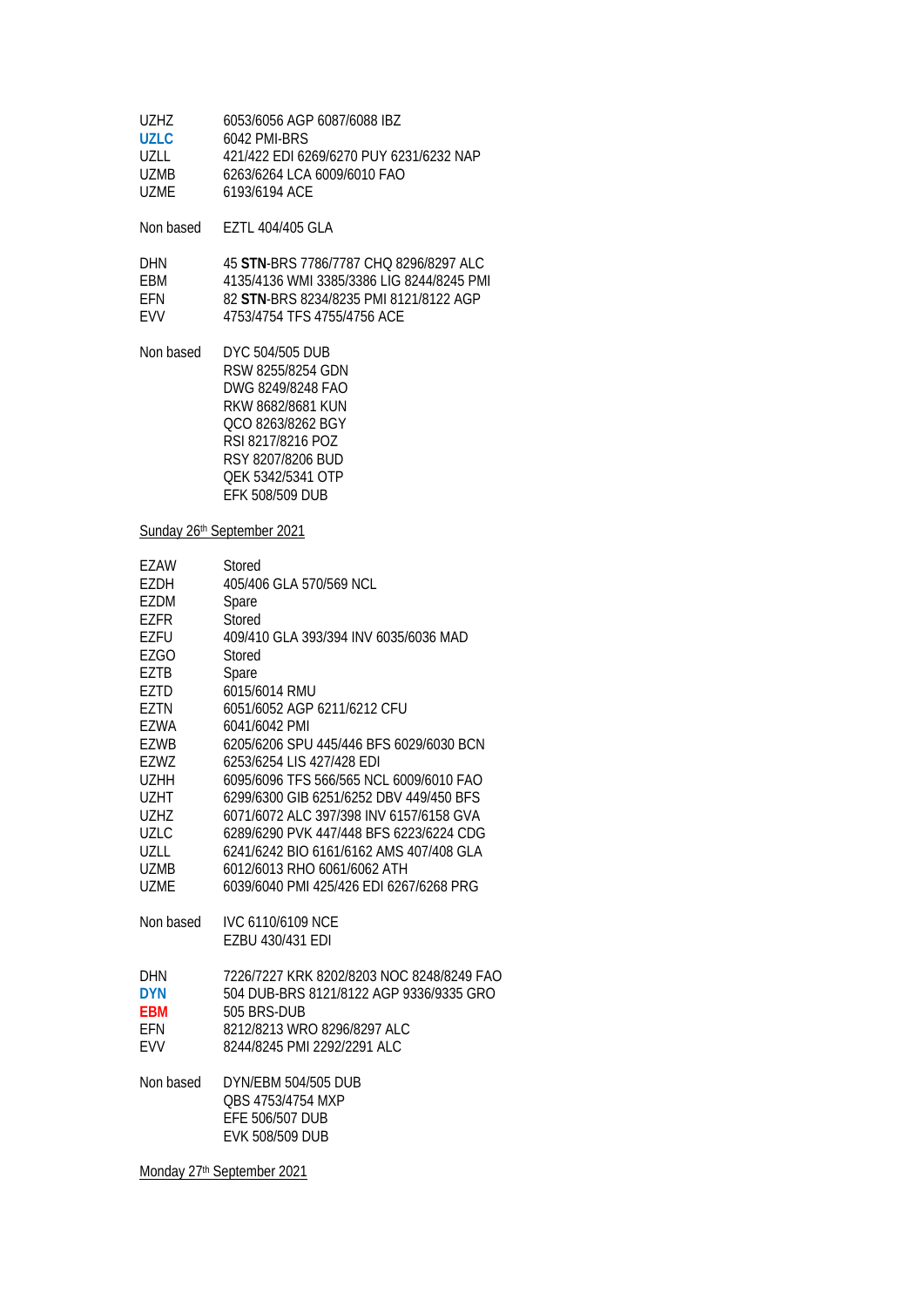| EZAW<br>EZDH<br>EZDM<br><b>EZFR</b><br>EZFU<br>EZGO<br>EZTB<br>EZTD<br>EZTN<br><b>EZWA</b><br>EZWB<br>EZWZ<br>UZHH<br>UZHT<br>UZHZ<br><b>UZLC</b><br>UZLL<br>UZMB<br><b>UZME</b><br>Non based | Stored<br>Spare<br>6205/6206 SPU<br>Stored<br>566/565 NCL 6035/6036 MAD<br>Stored<br>6127/6128 KGS 407/408 GLA 6087/6088 IBZ<br>6173/6174 CTA 6017/6018 MLA<br>Spare<br>6221/6222 CDG 403/404 GLA 6235/6236 ORY 570/569 NCL<br>401/402 GLA 6015/6014 RMU 457/458 IOM<br>6161/6162 AMS<br>443/444 BFS 6071/6072 ALC 447/448 BFS<br>6051/6052 AGP 6237/6238 BER 6157/6158 GVA<br>445/446 BFS 393/394 INV 6009/6010 FAO<br>421/422 EDI 6041/6042 PMI 397/398 ABZ<br>6261/6262 PFO 6211/6212 CFU<br>6245/6246 FNC 6195/6196 LPA<br>6601/6602 JTR<br><b>IVC 6110/6109 NCE</b><br><b>UZHL 424/423 EDI</b><br>LKD 6142 TLS-BRS 6121/6122 BOD 6141 BRS-TLS<br><b>UZHL 430/431 EDI</b> |
|-----------------------------------------------------------------------------------------------------------------------------------------------------------------------------------------------|-------------------------------------------------------------------------------------------------------------------------------------------------------------------------------------------------------------------------------------------------------------------------------------------------------------------------------------------------------------------------------------------------------------------------------------------------------------------------------------------------------------------------------------------------------------------------------------------------------------------------------------------------------------------------------|
| DHN<br>DYN<br>EFN<br>EVV                                                                                                                                                                      | 4440/4441 VLC 6022/6023 BZR 8244/8245 PMI<br>7226/7227 KRK 6026/6027 EGC 8296/8297 ALC<br>2292/2291 ALC 8248/8249 FAO<br>4757/4758 LPA 8264/8265 IBZ                                                                                                                                                                                                                                                                                                                                                                                                                                                                                                                          |
| Non based                                                                                                                                                                                     | DWK 504/505 DUB<br>DYW 8122/8121 AGP<br><b>EKN 506/507 DUB</b>                                                                                                                                                                                                                                                                                                                                                                                                                                                                                                                                                                                                                |
| Tuesday 28 <sup>th</sup> September 2021                                                                                                                                                       |                                                                                                                                                                                                                                                                                                                                                                                                                                                                                                                                                                                                                                                                               |
| EZAW<br>EZDH<br>EZDM<br>EZFR<br>EZFU<br>EZGO<br>EZTB<br>EZTD                                                                                                                                  | Stored<br>6269/6270 PUY 6089/6090 MAH 570/569 NCL<br>6161/6162 AMS<br>Stored<br>6189/6190 PSA 427/428 EDI 6147/6148 OPO<br>Stored<br>401/402 GLA                                                                                                                                                                                                                                                                                                                                                                                                                                                                                                                              |
| EZTN<br>EZWA<br>EZWB<br>EZWZ<br><b>UZHH</b><br>UZHT<br>UZHZ<br>UZLC                                                                                                                           | 6231/6232 NAP 447/448 BFS<br>6205/6206 SPU 651 BRS-JER 654/653 JER-NCL-JER 652 JER-BRS<br>6051/6052 AGP 6007/6008 FAO<br>421/422 EDI 393/394 INV 405/406 GLA<br>6039/6040 PMI<br>6299/6300 GIB 6253/6254 LIS<br>443/444 BFS 6071/6072 ALC                                                                                                                                                                                                                                                                                                                                                                                                                                     |
| UZLL<br>UZMB<br>UZME                                                                                                                                                                          | 6095/6096 TFS<br>6263/6264 LCA 6009/6010 FAO<br>6193/6194 ACE                                                                                                                                                                                                                                                                                                                                                                                                                                                                                                                                                                                                                 |

# Non based

**DHN** 8234 BRS-PMI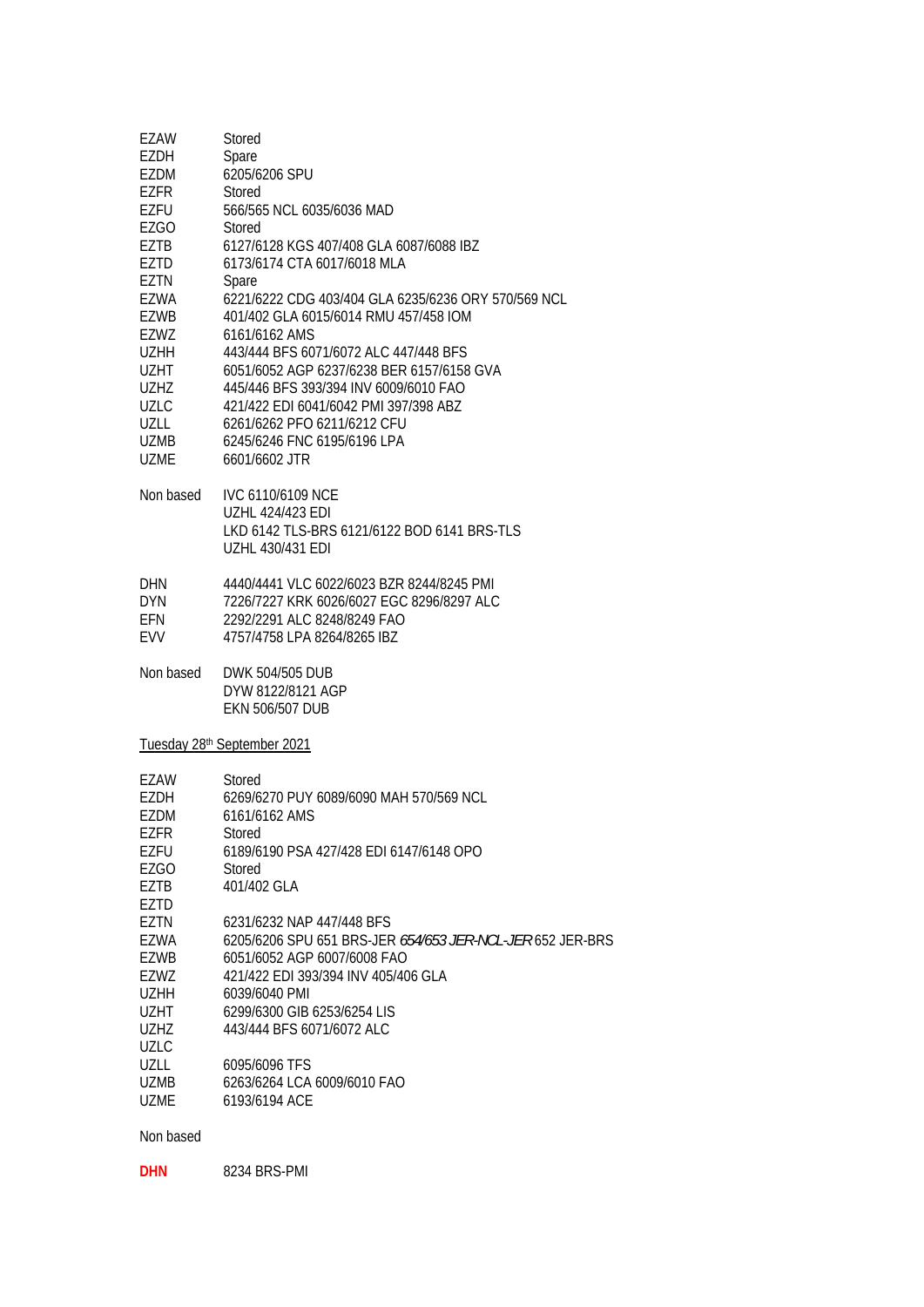| <b>DPN</b><br><b>DYN</b><br>EFN<br><b>EVK</b><br><b>EVV</b>                                                                                                                              | 8235 PMI-BRS 8206/8207 BUD<br>5341/5342 OTP 3385/3386 LIG<br>4753/4754 TFS 4135/4136 WMI<br>8249 FAO-BRS<br>4755/4756 ACE 8248 BRS-FAO                                                                                                                                                                                                                                                                                                                                        |
|------------------------------------------------------------------------------------------------------------------------------------------------------------------------------------------|-------------------------------------------------------------------------------------------------------------------------------------------------------------------------------------------------------------------------------------------------------------------------------------------------------------------------------------------------------------------------------------------------------------------------------------------------------------------------------|
| Non based                                                                                                                                                                                | RKM 8217/8216 POZ<br>DYW 8122/8121 AGP<br>DPN/DHN 8235/8234 PMI<br>OBH 8263/8262 BGY<br>DHC 8245/8244 PMI<br>DHP 506/507 DUB<br>DLC 8297/8296 ALC<br>RKS 8682/8681 KUN                                                                                                                                                                                                                                                                                                        |
|                                                                                                                                                                                          | Wednesday 29th September 2021                                                                                                                                                                                                                                                                                                                                                                                                                                                 |
| EZAW<br>EZDH<br>EZDM<br>EZFR<br>EZFU<br>EZGO<br>EZTB<br>EZTD<br><b>EZTN</b><br>EZWA<br>EZWB<br>EZWZ<br>UZHH<br>UZHT<br><b>UZHZ</b><br>UZLA<br><b>UZLC</b><br>UZLL<br>UZMB<br><b>UZME</b> | Stored<br>Spare<br>6251/6252 DBV<br>Stored<br>443/444 BFS 6071/6072 ALC<br>Stored<br>6015/6014 RMU 397/398 ABZ<br>6039/6040 PMI 393/394 INV 449/450 BFS<br>6095/6096 TFS 6009/6010 FAO<br>Spare<br>401/402 GLA 6087/6088 IBZ 6133/6134 EFL<br>421/422 EDI 4175/4176 GVA<br>6065/6066 FUE 405/406 GLA<br>6221/6222 CDG 6287/6288 HER<br>6051 BRS-AGP<br>6052 AGP-BRS 6061/6062 ATH<br>6289/6290 PVK 6261/6262 PFO<br>427/428 EDI 570/569 NCL<br>6012/6013 RHO<br>6129/6130 ZTH |
| Non based                                                                                                                                                                                | <b>IVC 6110/6109 NCE</b>                                                                                                                                                                                                                                                                                                                                                                                                                                                      |
| DPN<br><b>DYN</b><br>EFN<br>ENE<br><b>EVK</b>                                                                                                                                            | 8254/8255 GDN 8202/8203 NOC 8296/8297 ALC<br>8212/8213 WRO 9336 BRS-GRO<br>8121/8122 AGP 8264/8265 IBZ<br>9335 GRO-BRS 8248/8249 FAO<br>7786/7787 CHO                                                                                                                                                                                                                                                                                                                         |
| Non based                                                                                                                                                                                | DHX 8245/8244 PMI<br>DWT 2291/2292 ALC<br>QBS 4573/4574 MXP<br>DWS 506/507 DUB                                                                                                                                                                                                                                                                                                                                                                                                |
|                                                                                                                                                                                          | Thursday 30th September 2021                                                                                                                                                                                                                                                                                                                                                                                                                                                  |
| EZAW<br>EZDH<br>EZDM<br>EZFR<br>EZFU<br><b>EZGO</b><br><b>EZTB</b>                                                                                                                       | Stored<br>6205/6206 SPU 6223/6224 CDG 6029/6030 BCN<br>Spare<br>Stored<br>651 BRS-JER 654/653 JER-NCL-JER 652 JER-BRS<br>Stored<br>421/422/427/428 EDI 429 BRS-EDI                                                                                                                                                                                                                                                                                                            |